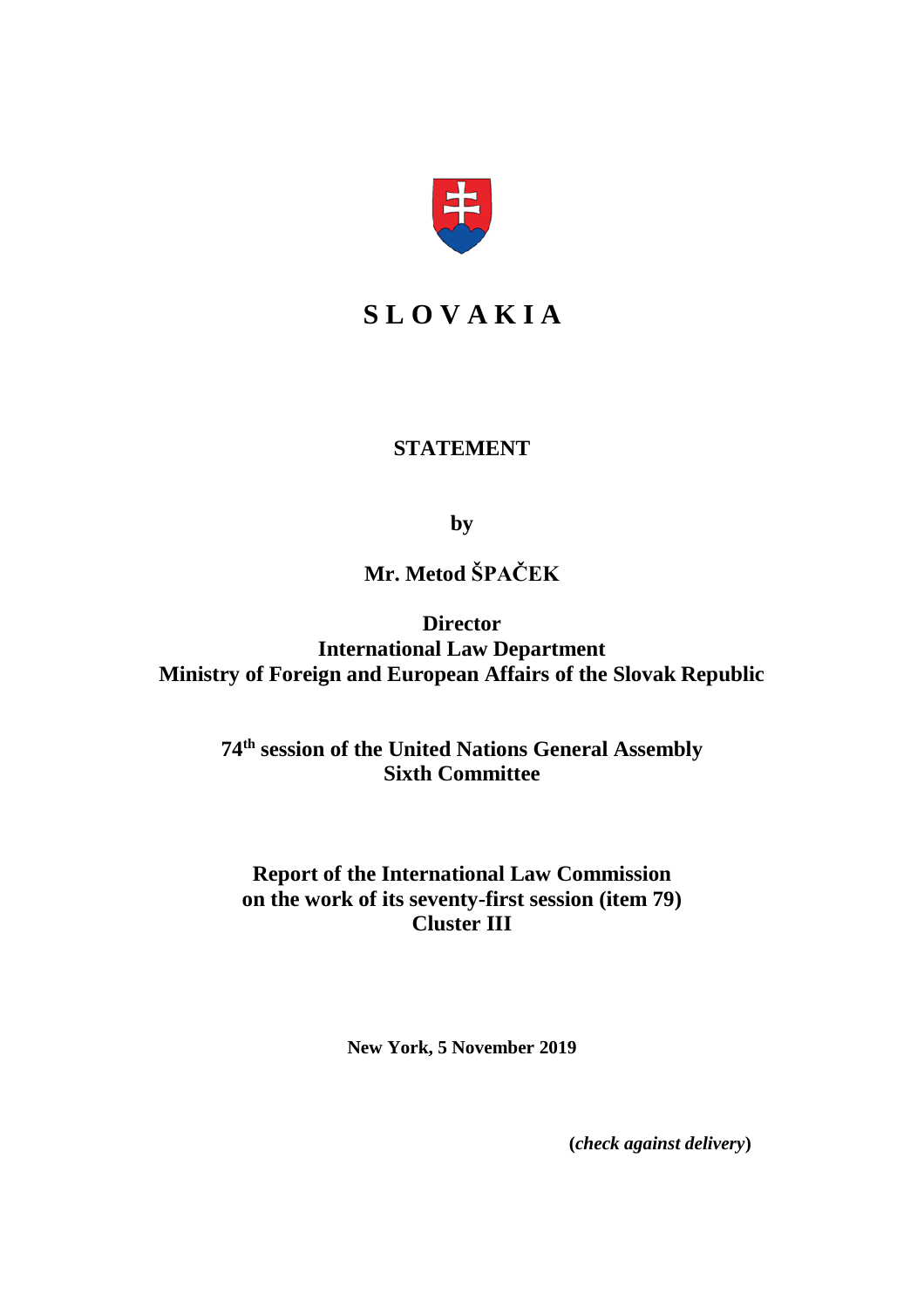#### Mr. Chairman,

In my today's intervention, I will address Chapters VII and IX of the ILC Report, i.e. the topics of "**Succession of States in respect of State responsibility**" and "**General principles of law**". I thank the Chairman of the ILC for presenting the respective parts of the ILC Report to us last week.

Mr. Chairman,

Addressing first the topic of **Succession of States in respect of State responsibility**, I would like to thank the Special Rapporteur Professor Pavel Šturma for his third report and the Secretariat for preparing a memorandum on Information on treaties which may be of relevance to the future work of the Commission on the topic. We commend the Commission for the provisional adoption of draft articles 1, 2 and 5 together with commentaries thereto.

We note many concerns with regard to this particular topic on the programme of work of the ILC. However, we are convinced that its consideration can contribute to clarifying rules that govern the sort of legal consequences of internationally wrongful acts pre-dating State succession, namely the rights and obligations relating to reparation, which have not been fully implemented before the date of state succession. Although existing cases of succession of States are diverse, we are convinced that there is existing practice of States that can help the Special Rapporteur and the Commission to identify rules governing situations where after the succession of States the legal consequences of internationally wrongful acts remain unresolved or unimplemented.

We underline our suggestion made last year that the work of the Commission shall maintain consistency with the Vienna Conventions of 1978 and 1983, as well as the Draft Articles on Nationality of Natural Persons in relation to the Succession of States of 1999.

We think that draft article 1, paragraph 1 correctly reflects the scope of the future draft articles. As we stated last year, paragraph 2 is in our view redundant. We agree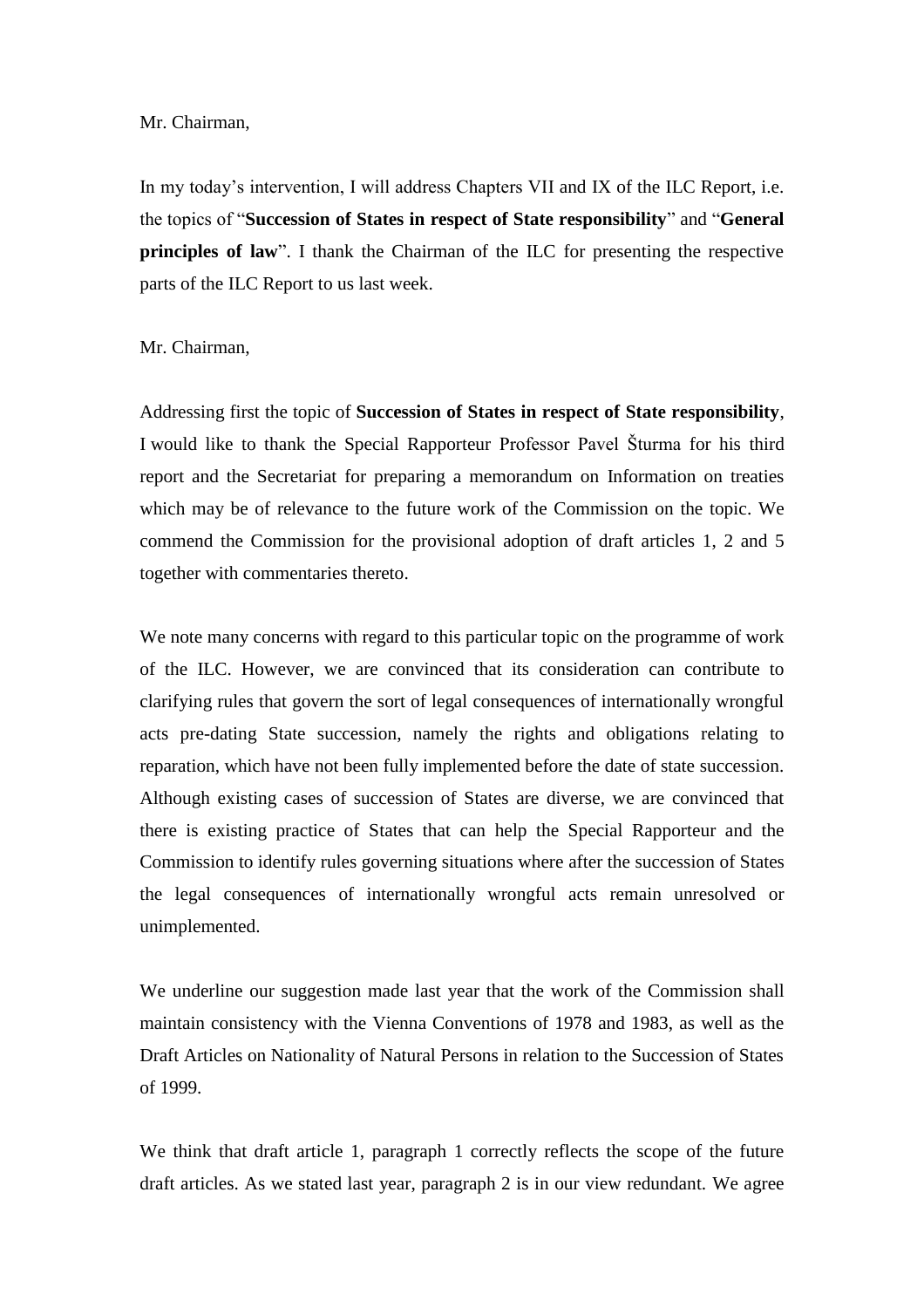with the proposed organization of future draft articles into three parts, as well as with the proposed titles of Part II (Reparation for injury resulting from internationally wrongful acts committed by the predecessor State) and Part III (Reparation for injury resulting from internationally wrongful acts committed against the predecessor State). This division of future draft articles reflects in our view two different groups of situations that are relevant with respect of the scope of the draft articles. With this in mind, we agree also with the proposed insertion of draft articles X and Y specifying the scope of the two respective parts.

With regard to draft article 5, we are content that draft articles shall apply only to the effects of a succession of States occurring in conformity with international law and, in particular, the principles of international law embodied in the Charter of the United Nations. This is in our view an important element that reflects also the previous work of the Commission on other topics on succession of States.

We note with interest that the Special Rapporteur proposed draft article 15 on diplomatic protection. We can agree that an exception to the principle of continuous nationality in cases of succession of States, to avoid situations in which an individual lacked protection, shall be considered. However, it will be of outmost importance to maintain the consistency with the articles on diplomatic protection. It should be analysed further, how the proposed draft article will interact with the articles on diplomatic protection and whether we need to address the issue in the present draft articles at all.

We are of the view that the final outcome of the work of the ILC on the topic shall have a clear normative content. Therefore, we are convinced that producing a set of draft articles, as it is also the current form chosen by the Special Rapporteur, is the most appropriate form of the future outcome. Of course, this is without prejudice to the question of future convention that shall be decided only after finalizing the work on the topic. The final form of draft articles does not necessarily mean that the States shall proceed with the preparation of a convention, which is demonstrated also by the recent practice of the Commission.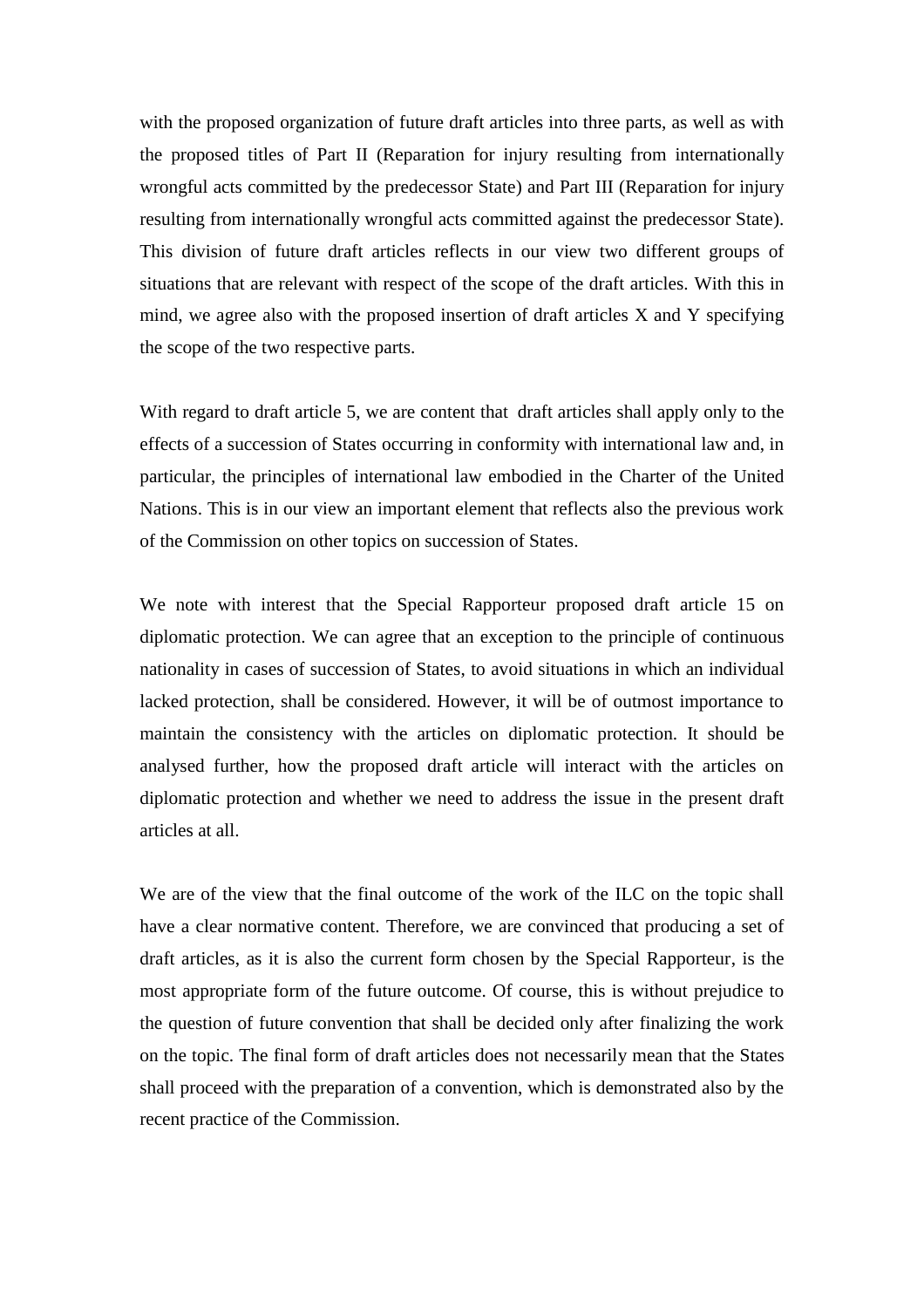With regard to the future programme of work, we note the ambitious plan of the Special Rapporteur to finalize the draft articles on first reading by 2020 or 2021. However, we agree with the views presented during the session of the ILC that the Commission should not be hasty in its consideration of the topic.

### Mr. Chairman,

Turning to the topic of **General principles of law**, Slovakia wishes to thank and congratulate the Special Rapporteur Mr. Marcelo Vázquez-Bermúdez for his first report. As we stated last year, we entirely support the inclusion of this topic into the Commission's agenda with the satisfaction that traditional topics continue to be of the Commission's interest. In our view, the work of the Special Rapporteur and the Commission on this topic may significantly elucidate the meaning and the interpretation of general principles of law in the sense of Article 38 (1) (c) of the Statute of the International Court of Justice. We also appreciate that the Commission has requested the Secretariat to prepare a memorandum surveying the States' practice and relevant case law concerning the general principles.

#### Mr. Chairman,

My delegation will make two particular points related to the general principles of law. First, we wish to point out that Article 38 (1) (c) of the Statute of the International Court of Justice should draw the trajectory in approaching the general principles. Accordingly, we understand the general principles of law recognized and applied generally *in foro domestico*, meaning principles originating from the national legal systems, and which could be used by the International Court of Justice in cases where traditional sources of international law are insufficient. Although we share the view of the Special Rapporteur on the essential role of the general principles of *international* law, we have expected them not to be considered within the scope of this topic. Those principles have already been codified within the Declaration of Principles concerning the Friendly Relations between States and they form either customary law or are embodied in treaties. Broadening the scope of the topic also to such principles of international law may, therefore, in our view, be redundant, divert the attention and, overall, may risk overburdening the final outcome.